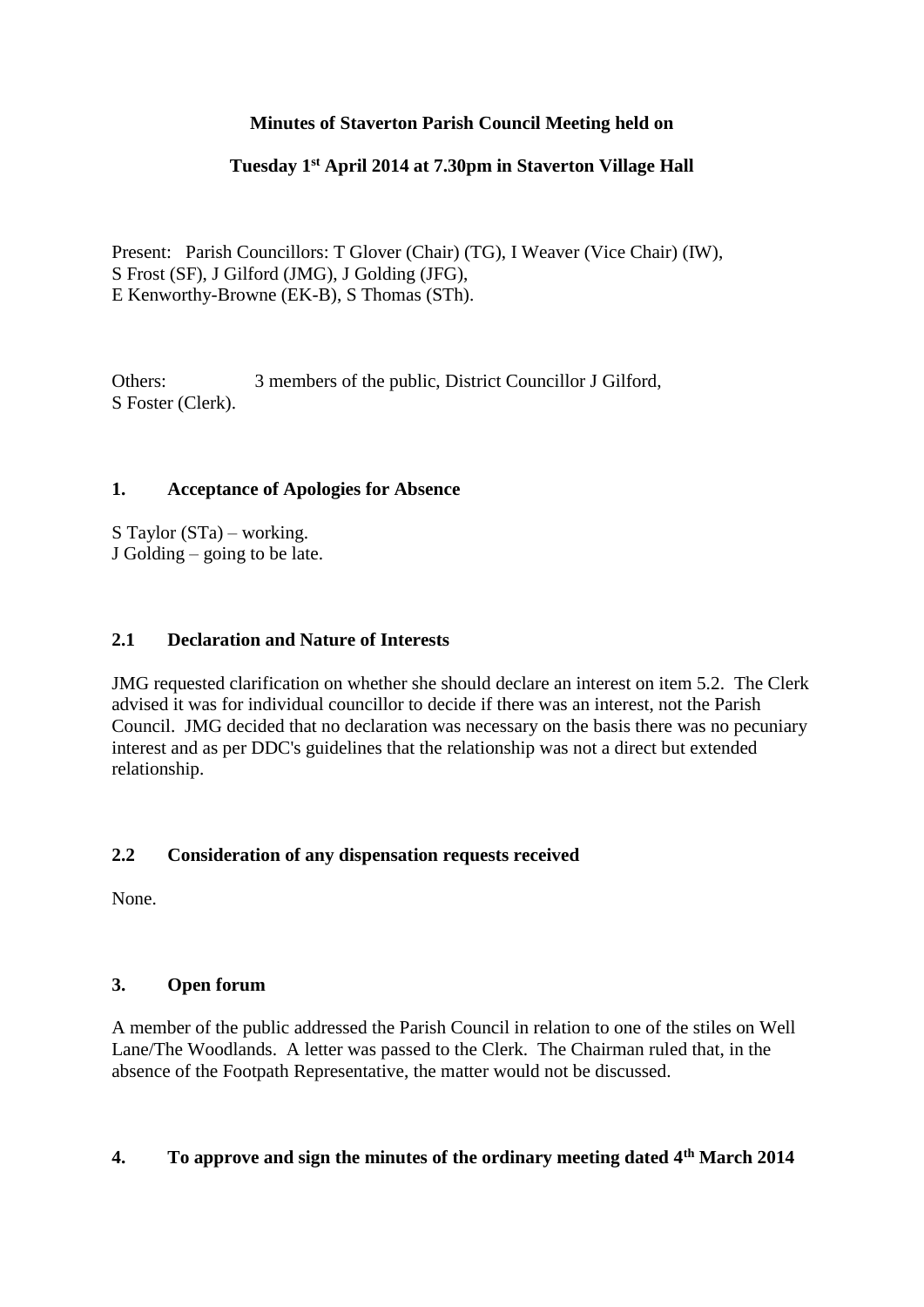The minutes had been circulated. One comment had been made and was discussed. *Proposal: to accept the minutes as a true and accurate record of the meeting without alteration.*

*Proposed by EK-B, seconded by SF. 5 for. 1 abstained. Carried.*

### **5.1 Matters arising from previous meetings**

# 5.1 Modification Order of The Loop, Staverton

Deferred in the absence of JFG.

### 5.2 Recovery of debt

The Clerk reported that no progress had been made as she needed to take advice regarding appointing a bailiff. She was advised to speak to Paul Adams at Daventry District Council. Comment was made as to the address used for serving the judgement. JMG reported that the address on the judgement was neither the residential address nor the business address of the previous barn tenant and therefore advice should be sought as to whether the judgement was valid as per the email she had circulated and whether a bailiff should be appointed as there would be no items of value at the address to seize in the name of the previous tenant. This would be clarified by the Clerk. It was noted that, in future, a utility bill should be shown as evidence.

*JFG arrived at 7.55pm.*

### 5.3 Update on proposed kissing gates on footpath FD8/17

JFG advised that NCC now have the agreements in place to proceed with kissing gates and look to raise the funds. JFG was updated with regards to the earlier discussion during public forum.

5.4 Consideration of changing street lighting maintenance contractor and mercury street lighting

The Clerk reported that figures obtained from EON were:

White light  $36W$  PLL or  $42W$  PLT = £325 + VAT

Orange golden light  $70W$  SON  $= £425 + VAT$ She will now obtain a comparable quote from another contractor and clarify what works are provided for the costs.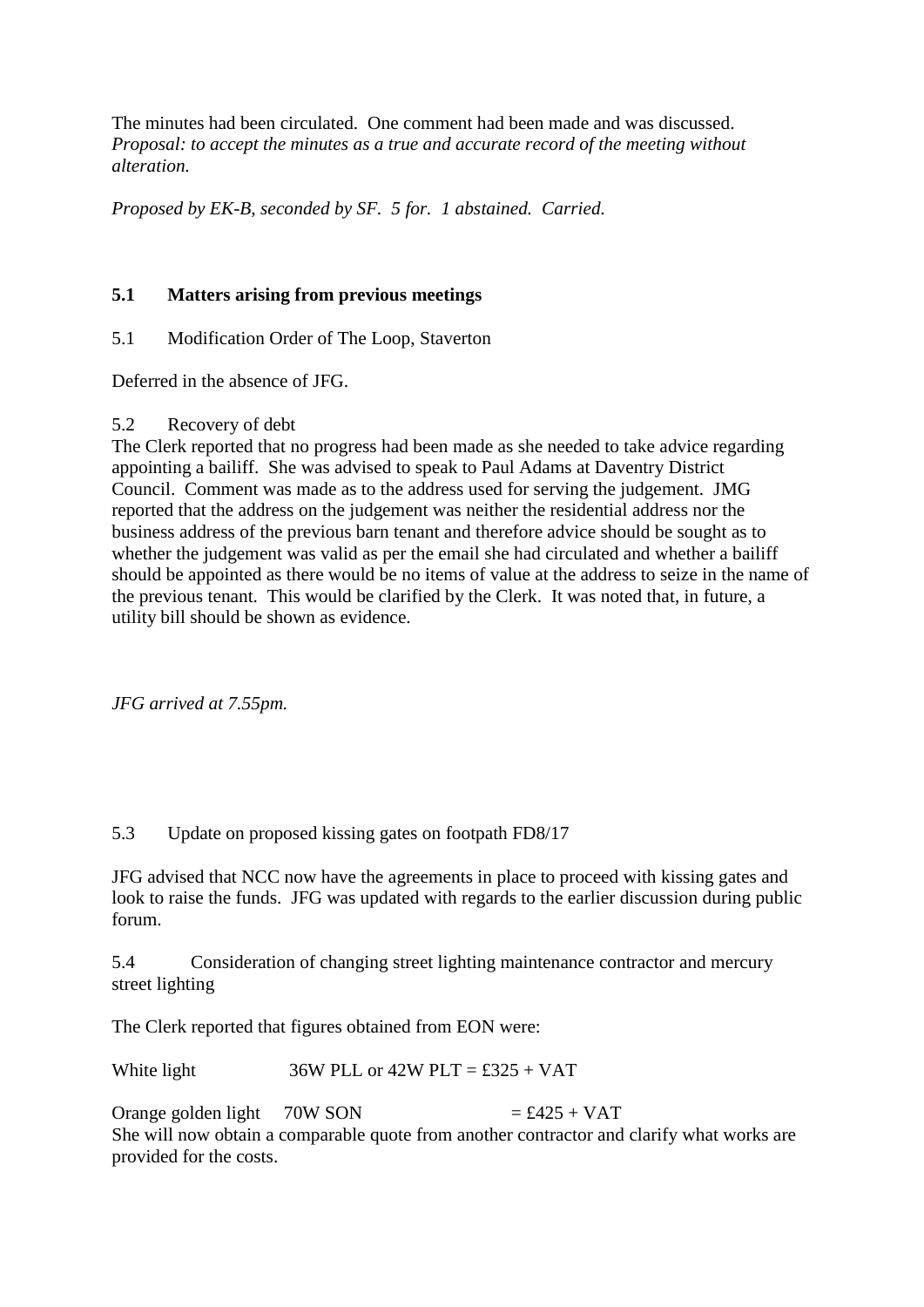5.5 Consideration of cutting back foliage and trees on the playing field TG reported that the work has been done and the remnants will be taken to the tip. Thanks went to TG for his hard work.

*Proposal: to remove from the agenda. Proposed by IW, seconded by SF. All in favour. Carried.*

*5.6* Consideration of Barn rent

TG reported that he had spoken to the builder interested in renting the barn following the last meeting. However, he had decided not to take up the Parish Council's offer. Another tenant has come forward. Discussion took place.

*Proposal: to ring-fence £700 empowerment grant funding. To lease the barn in it's current state at £18.25 per week. To offer to concrete the floor in 12 months' time and, if carried out, consider raising the rent.*

*Proposed by EK-B, seconded by IW. 6 for. 1 against. Carried. Proposal: that:*

◦ *the rental agreement be amended to reflect current legislation*

- *a deposit of three months' rental is secured prior to the tenant taking possession*
- *payments from the tenant are taken via direct debit*

◦ *the insurance for the barn is paid in the first instance by the Parish Council and passed on to the tenant*

◦ *the tenant reimburses the Parish Council for any monies paid in connection with the insurance immediately.*

*Proposed by JMG, seconded by STh. All in favour. Proposal: to remove items 5.6 and 5.7 from the agenda. Proposed by STh, seconded by IW. All in favour.*

5.7 Consideration of advertising the vacancy at the Barn See item 5.6 above.

5.8 Consideration of safety inspection on play area

TG reported that he has all materials for the medium/high priority work except for the skateboard ramp. Discussion took place regarding the viability of the skateboard ramp. Parish councillors were requested to assess the equipment for discussion at the May meeting. TG to carry out temporary repairs to the ramp.

5.9 Consideration of draft Standing Orders

TG, IW and the Clerk had met and a draft document had been circulated showing tracked changes. Any comments were requested to be sent to the Clerk ready for the May meeting. 5.10 Appointment of Street Lighting Representative

*Proposal: to appoint John Golding as Street Light Representative on a temporary basis. Proposed by TG, seconded by STh. All in favour.*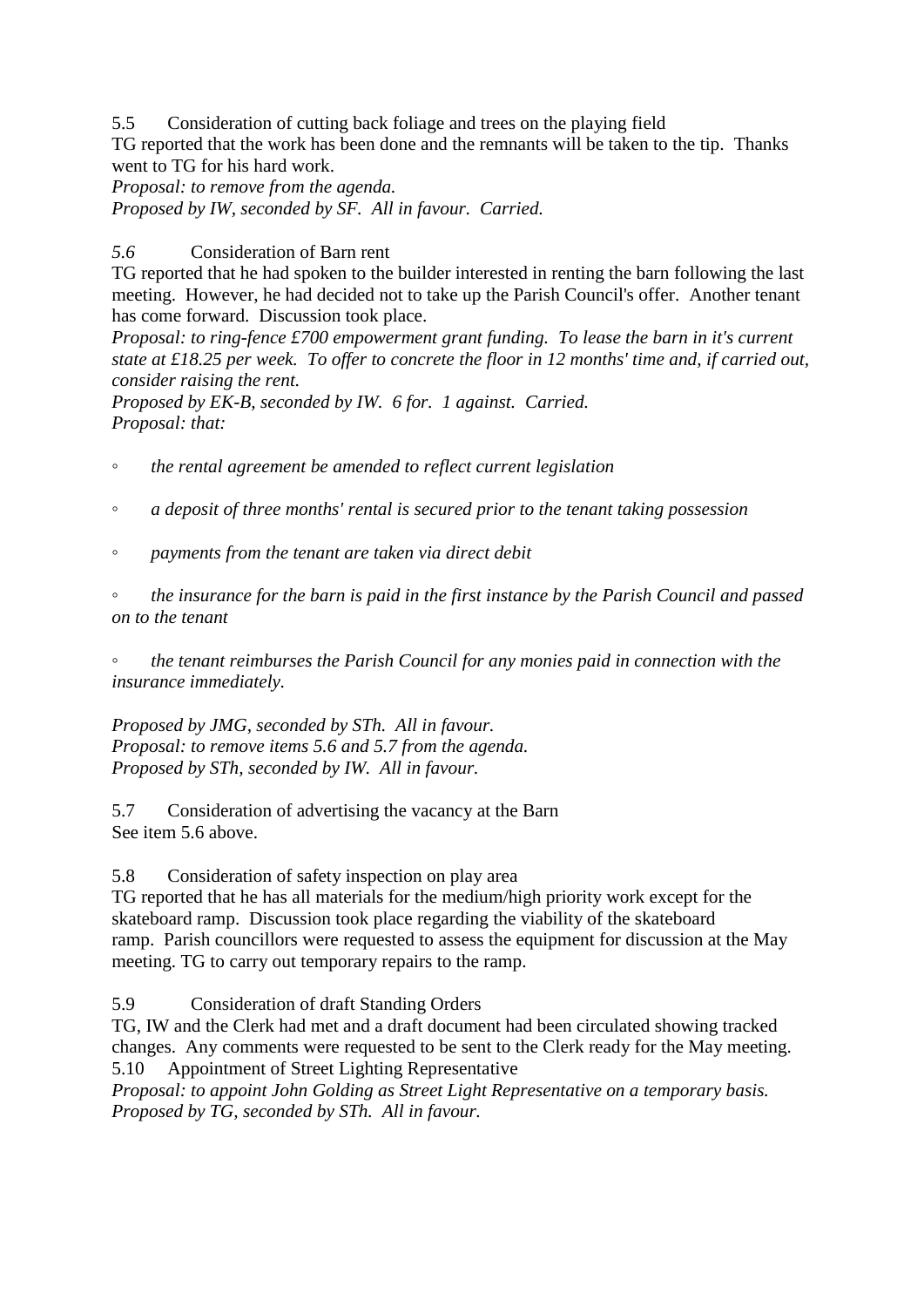## 5.11 To receive grievance from the Clerk *Proposal: to remove from the agenda. Proposed by TG, seconded by IW. All in favour.*

# 5.12 Update on drainage/flooding issue adjacent to The Orchard

Severn Trent Water had reported that they had carried out a complete cleanse of the main sewer and there is no longer any debris. However, a member of the public reported that during last week's storm the gully had still flooded in although it was noted that the drain had not overflowed. SF will contact NCC Highways to request cleaning of the gully.

5.13 Consider request from parishioner to purchase commemoration bench

Discussion took place and it was agreed that parish councillors would look at sites in time for the May meeting. TG will discuss the design of a bench with the family concerned. The matter of a bench on Braunston Lane was mentioned. SF volunteered to speak to Robert Clark about re-installing a bench in the area.

STh left the meeting at 9.00pm.

5.14 Consider mole catching quotes for Braunston Lane playing field

JFG reported that he had set traps which had, unfortunately, been removed overnight. He will set them again and put a notice on the playing field gate advising that the traps are a temporary measure and asking people not to remove them. Anyone with an issue should be requested to contact the Clerk.

### **6. Representative's Reports**

6.1 Footpath representative

TG has sawn down the tree on Marshalls Lane as NCC had not responded. JFG to advise County Council of this. Thanks went to TG.

6.2 Highway representative

SF reported that the mud on Catesby Lane was now gone and she had spoken to Mr Godber who will clear the ditch at the side of the A425.

6.3 Street Lighting representative

Once the Clerk has a comparable quote from Aylesbury Mains, she will pass the matter to JFG.

#### 6.4 Grass Cutting representative

The Clerk was asked to contact the mowing contractor for a start date.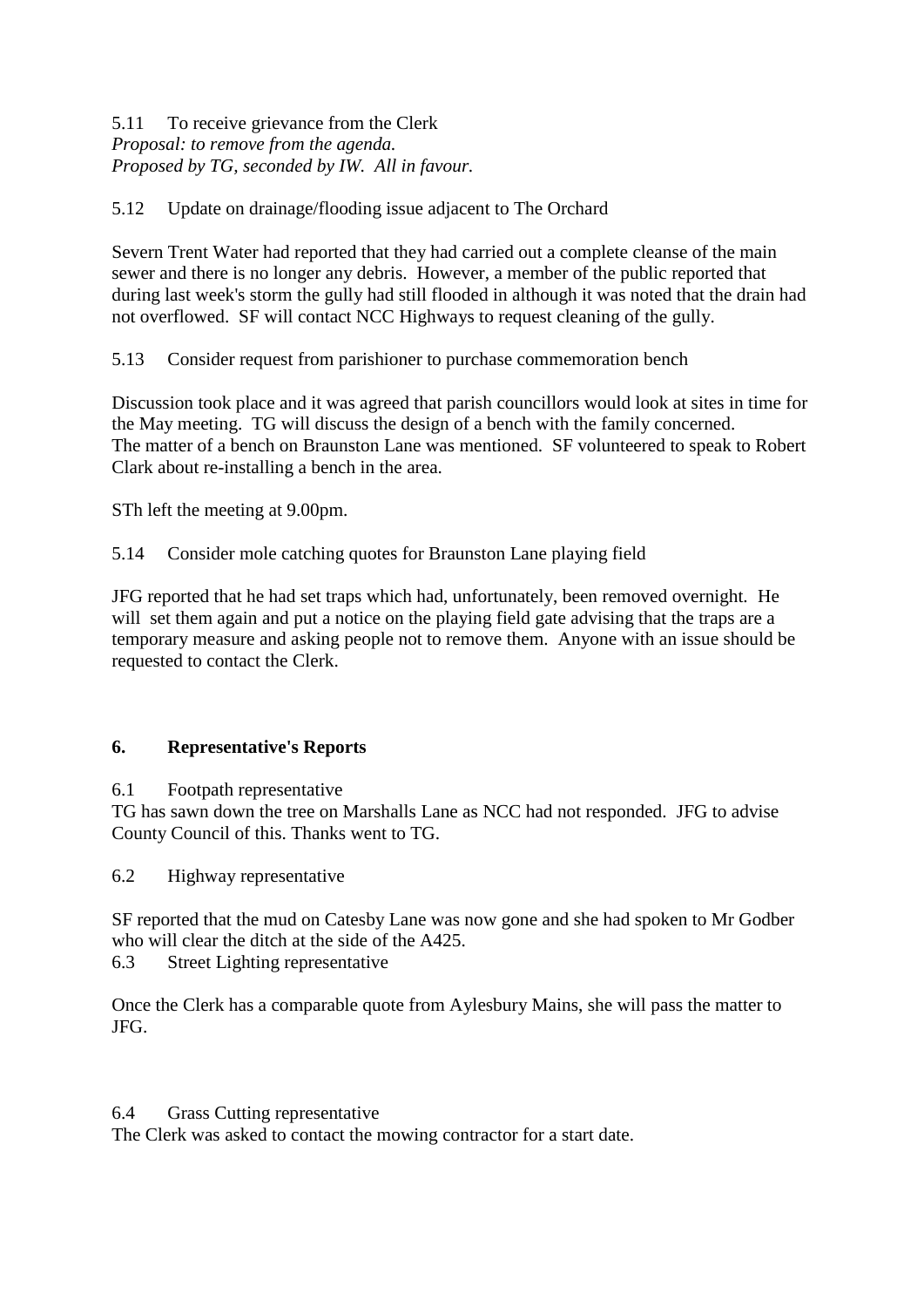#### 6.5 Playing Field representative

TG reported that he is working through the list of repairs from the recent inspection. *Proposal: to allow TG funds of up to £200 to action repairs required. Proposed by EK-B, seconded by JMG. All in favour. Carried.*

6.6 District & County Councillors

JMG reported recent District Council matters and answered questions from Parish Councillors and members of the public. She circulated precept figures for villages in the District and was asked to provide resident numbers for each village.

6.7 Parish Website

Nothing to report.

#### **7.1 Planning Applications - Full Plans available 15 minutes prior to meeting**

| Planning no. Description |                                            | Location        | Comment                                      |
|--------------------------|--------------------------------------------|-----------------|----------------------------------------------|
|                          | DA/2014/0189 Work to trees in a Green Farm |                 | Deferred to the end of the                   |
|                          | conservation area House, Glebe             |                 | meeting. JFG left the meeting before         |
|                          |                                            | Lane, Staverton | discussion took place.                       |
|                          |                                            | <b>NN11 6JF</b> | <i>Proposal: to support the application.</i> |
|                          |                                            |                 |                                              |

*Proposed by TG, seconded by SF. All those in attendance in favour. Carried.*

#### **7.2 Planning Appeals**

| Planning no Description | Location | Decision |
|-------------------------|----------|----------|
| None                    |          |          |

#### **7.3 Planning Applications - Decisions**

| Planning no | Description<br>DA/2013/0727 Demolition of former hospital<br>buildings, consruction of 4<br>dwellings, new vehicular access<br>and drive. Closure of existing                   | Location<br>Land at former hospital Approved<br>site, Badby Lane,<br>Staverton NN11 6DE | Decision |
|-------------|---------------------------------------------------------------------------------------------------------------------------------------------------------------------------------|-----------------------------------------------------------------------------------------|----------|
|             | access.<br>DA/2014/0079 Demolition of existing<br>extension. Construction of two<br>storey rear extension and insertion Staverton NN11 6JQ<br>of two dormers to front elevation | Old School House,<br>Oakham Lane,                                                       | Approved |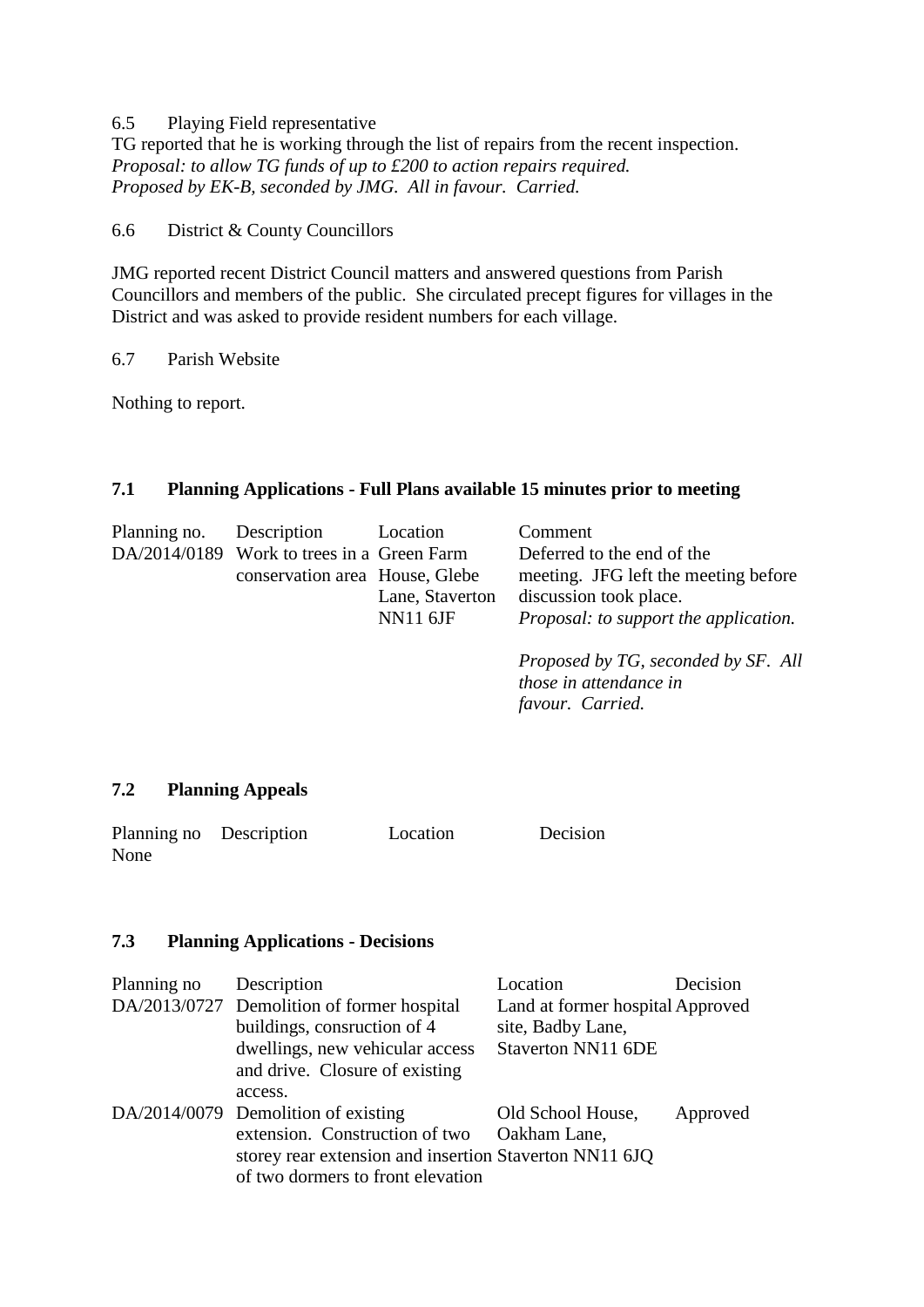### **8. Clerk's Correspondence**

| 8.1  | Police                            | Crime report – January/February 2014                             | To go on website |
|------|-----------------------------------|------------------------------------------------------------------|------------------|
| 8.2  | DDC                               | Year book (by email)                                             | Noted            |
| 8.3  | <b>DDC</b>                        | Invitation to web briefing evening (by email)                    | Clerk to attend  |
| 8.4  | Police                            | New PCSO – Jane Coaley (by email)                                | Noted            |
| 8.5  | <b>HMRC</b>                       | Paying PAYE electronically                                       | Noted            |
| 8.6  | <b>LCR</b>                        | Briefing $-$ Spring 2014                                         | Noted            |
| 8.7  | Clerks & Councils 01/03/14        |                                                                  | Noted            |
|      | Direct                            |                                                                  |                  |
| 8.8  | <b>HMRC</b>                       | PAYE Notice of employee's tax code                               | Noted            |
| 8.9  | <b>Northants ACRE</b>             | Parish Council supporter and publication order No action<br>form |                  |
| 8.10 | Trading Standards News (by email) |                                                                  | Noted            |
| 8.11 | <b>HSBC</b>                       | Statements x 3                                                   | Noted            |
| 8.12 | DDC.                              | Information on the Care and Repair service                       | Noted            |
|      |                                   | (by email)                                                       |                  |
| 8.13 | <b>NCC</b>                        | Trading Standards News (by email)                                | Noted            |
| 8.14 | <b>DDC</b>                        | DOF Newsletter (by email)                                        | Noted            |
|      |                                   |                                                                  |                  |

### **9. Subsequent Correspondence**

None.

#### **10. Financial Report**

10.1 Accounts for Payment

| <b>Cheque Payee</b> |                        | <b>Details</b> | <b>Amount (GBP)</b> |            | <b>Authority</b>                                 |
|---------------------|------------------------|----------------|---------------------|------------|--------------------------------------------------|
|                     |                        |                | Cost                | <b>VAT</b> | <b>Total</b>                                     |
| 452                 | S Foster               | Salary         |                     |            | 203.43 O.OO 203.43LGA 1972 s112                  |
| 453                 | S Foster               | Expenses       | 52.68               |            | $0.00$ 52.68LG(FP)A 1963 s5                      |
| 454                 | Wicksteed<br>Playscape | Inspection     | 45.OO               | 9.00 54.00 |                                                  |
| 455                 | <b>NALC</b>            |                |                     |            | LCR Subscription 17.00 0.00 17.00LG(FP)A 1963 s5 |

JMG noted that the Clerk's mileage and telephone allowance should be shown as taxable. The Clerk undertook to implement it the following month (the new tax year) and to arrange for a new tax code.

*Proposal: to authorise payment of the above cheques. Proposed by EK-B, seconded by SF. All in favour. Carried.*

#### 10.2 Income received

## £308.75 HMRC VAT Reclaim